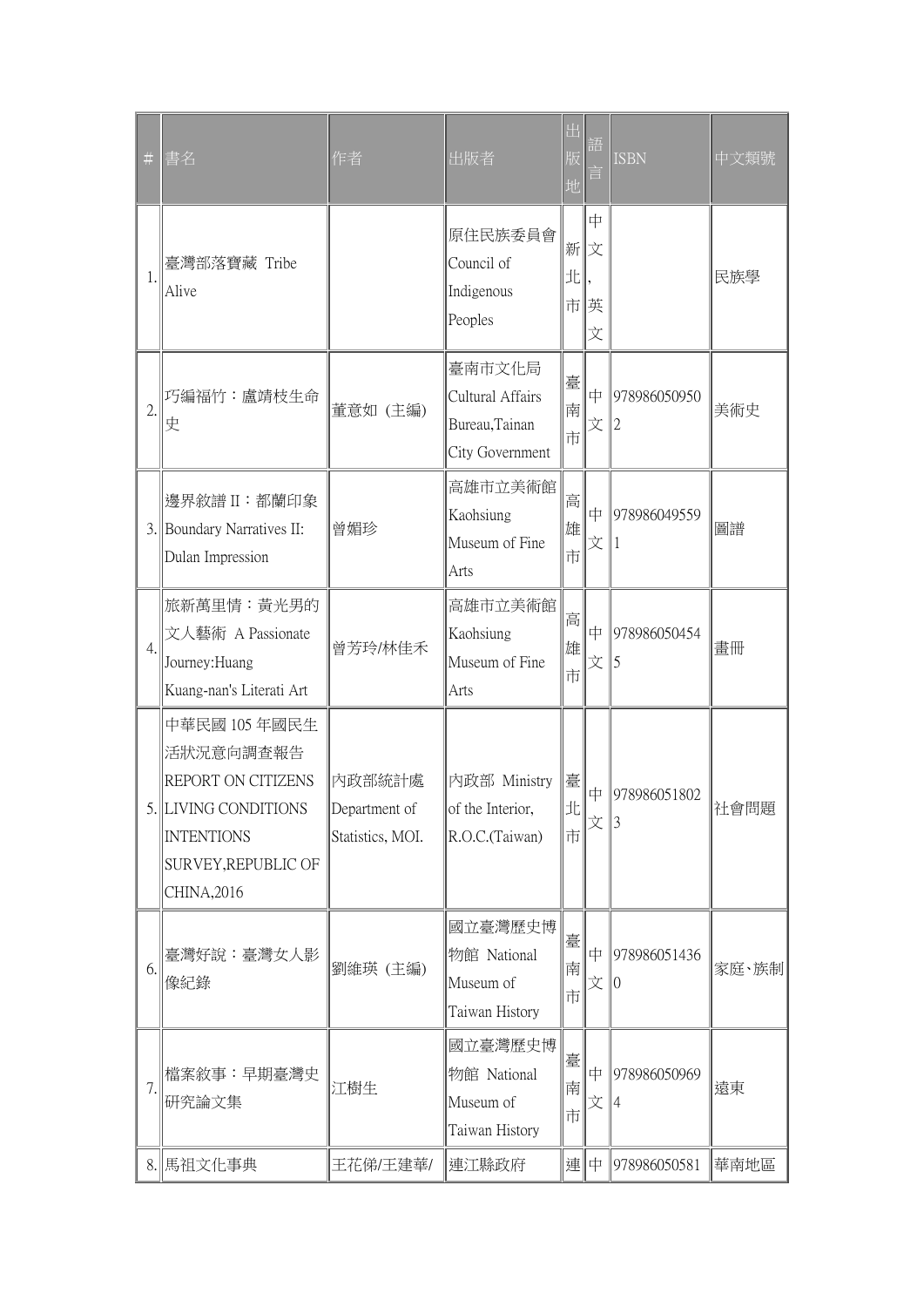|    |                                                                                                                               | 賀廣義                                                         | Lienchiang                                                                      |             | 江  文   8                            |                    | (珠江流       |
|----|-------------------------------------------------------------------------------------------------------------------------------|-------------------------------------------------------------|---------------------------------------------------------------------------------|-------------|-------------------------------------|--------------------|------------|
|    |                                                                                                                               |                                                             | County<br>Government                                                            | 縣           |                                     |                    | 域)         |
| 9. | 保密局臺灣站二二八史<br>料彙編(三) Collections of<br>228 Incident : Historical<br>Materials of Secrets<br>Bureau, Taiwan Branch<br>Volume 3 | 許雪姬                                                         | 中央研究院臺灣<br>史研究所<br>Institute of<br>Taiwan History,<br>Academia Sinica           | 臺<br>北<br>市 | $\vert \mp$<br>文                    | 978986050061<br>5  | 遠東         |
| 10 | 吳嵩慶日記<br>$(-)1947-1950$ The<br>Diaries of Samuel Sung<br>Ching<br>Wu, Vol.1:1947-1950                                         | 吳興鏞                                                         | 中央研究院臺灣<br>史研究所<br>Institute of<br>Taiwan History,<br>Academia Sinica           | 臺<br>北<br>市 | $\vert \mp$<br>文                    | 978986048832<br>6  | 各國傳記       |
|    | 11 2016 年展望與探索月刊<br>  時評文集                                                                                                    | 社 The Publisher<br>of Prospect &<br>Exploration<br>Magazine | 展望與探索雜誌 展望與探索雜誌<br> 社 The Publisher<br>of Prospect &<br>Exploration<br>Magazine | 新<br>北<br>市 | $\vert \bm{\mathrm{\uparrow}}$<br>文 | 978986051934<br>11 | 中國現代<br>論集 |
| 12 | 鹿耳門聖母廟土城仔香  周宗楊/吳明勳                                                                                                           |                                                             | 臺南市政府文化<br>局 Cultural<br>Affairs Bureau,<br>Tainan City<br>Government           | 臺<br>南<br>市 | 中<br>文                              | 978986050949<br>16 | 遠東         |
| 13 | Religion in Taiwan and<br>China: locality and<br>transmission                                                                 | Hsun<br>Chang/Benjamin<br>Penny                             | 中央研究院民族 <br>學研究所<br>Institute of<br>Ethnology,<br>Academia Sinica               | 臺<br>北<br>市 | 英<br>文                              | 978986051909<br>9  | 遠東         |
| 14 | 104年中華民國教育年<br>報 The Republic of China   張鈿富 (主編)<br>Education Yearbook 2015                                                  |                                                             | 國家教育研究院<br>National Academy<br>for Educational<br>Research                      | 臺<br>Ŀ<br>市 | $\vert \mp$<br>文                    |                    | 各科統計       |
| 15 | 台灣戰後經濟發展的源<br>起:後進發展的為何與<br>如何                                                                                                | 瞿宛文                                                         | 中央研究院<br>Academia Sinica                                                        | 臺<br>北<br>市 | 中<br>文                              | 978986051065<br>12 | 經濟史地       |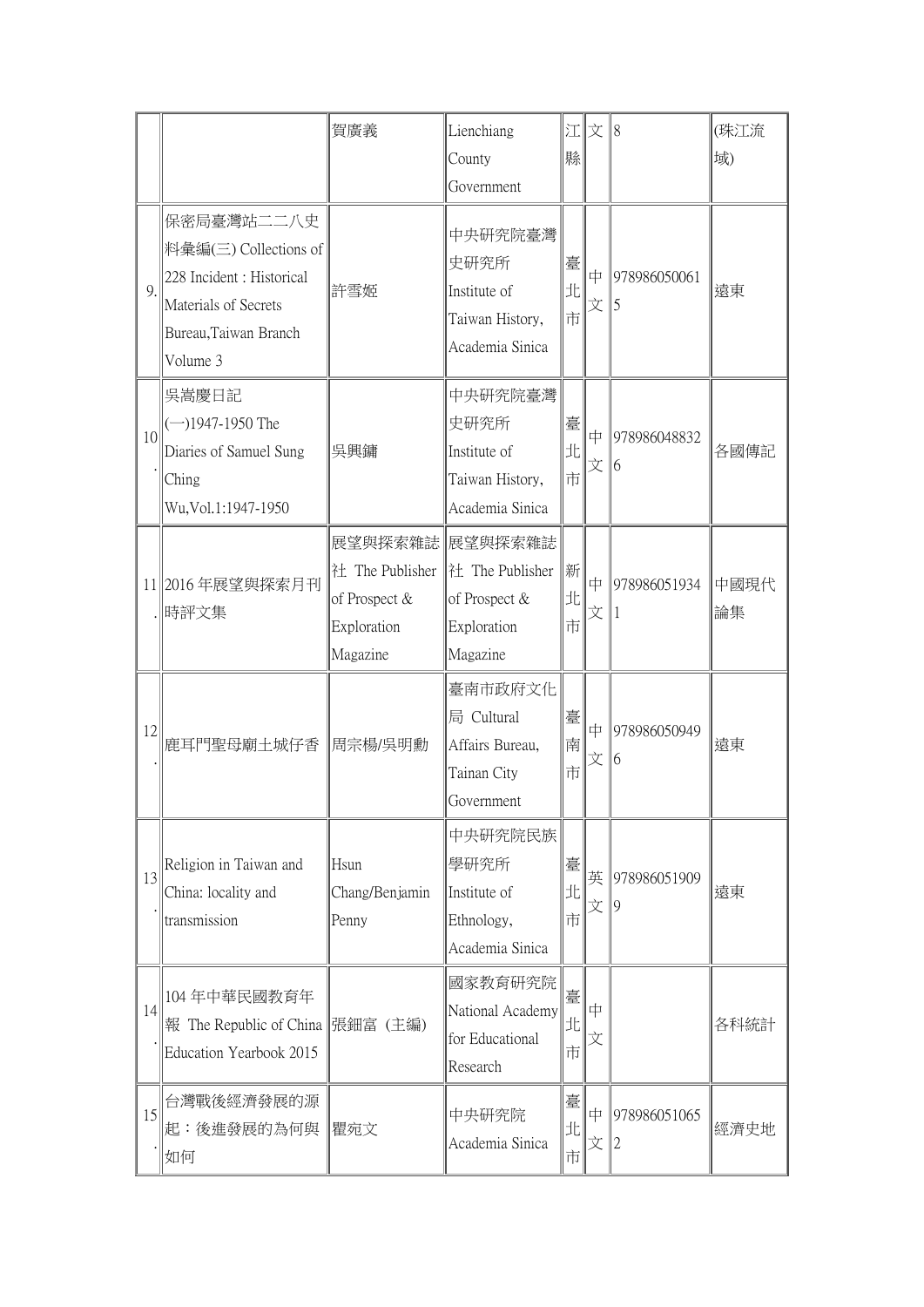| 16 | 國立臺灣大學生物資源<br>暨農學院實驗林管理處<br>年報.2016 THE<br><b>EXPERIMENTAL</b><br>FOREST College of<br>Bioresources and<br>Agriculture, National<br>Taiwan University<br>Yearbook | 國立臺灣大學生 國立臺灣大學生<br>物資源暨農學院 物資源暨農學院<br>實驗林管理處<br><b>THE</b><br><b>EXPERIMENTA</b><br><b>L FOREST</b><br>College of<br>Bioresources and<br>Agriculture,<br>National Taiwan<br>University | 實驗林管理處<br>THE<br><b>EXPERIMENTA</b><br><b>L FOREST</b><br>College of<br>Bioresources and<br>Agriculture,<br>National Taiwan<br>University | 臺<br>北<br>市 | 中<br>文 |                    | 農業<br>/Agricultur<br>e                |
|----|-------------------------------------------------------------------------------------------------------------------------------------------------------------------|----------------------------------------------------------------------------------------------------------------------------------------------------------------------------------------|-------------------------------------------------------------------------------------------------------------------------------------------|-------------|--------|--------------------|---------------------------------------|
| 17 | 南瀛古契集錦                                                                                                                                                            | 詹評仁                                                                                                                                                                                    | 臺南市政府文化<br>局 Cultural<br>Affairs Bureau,<br>Tainan City<br>Government                                                                     | 臺<br>南<br>市 | 中<br>文 | 978986048692<br>16 | 遠東                                    |
| 18 | 宜蘭的日本時代<br>Yilan, during Japanese<br>Period                                                                                                                       | 林正芳                                                                                                                                                                                    | 蘭陽博物館<br>Lanyang Museum                                                                                                                   | 宜<br>蘭<br>縣 | 中<br>文 | 978986050814       | 遠東                                    |
|    | 史博典藏臺灣文物選粹<br>19 Essential Taiwanese<br>Objects from the NMH<br>Collection                                                                                        | 國立歷史博物館<br>編輯委員會<br>Editorial<br>Committee of<br>National Museum<br>of History                                                                                                         | 國立歷史博物館 臺<br>National Museum<br>of History                                                                                                | lldel<br>市  | 中      | 978986050666       | 遠東                                    |
|    | 歷史.人文.美學:江明賢<br>墨彩世界<br>HISTORIC, HUMANISTI<br>$20$ C AND<br>AESTHETIC:THE<br><b>WORLD OF CHIANG</b><br>MING-SHYAN'S IN<br><b>PAINTINGS</b>                       | 國立歷史博物館<br>編輯委員會<br>Editorial<br>Committee of<br>National Museum<br>of History                                                                                                         | 國立歷史博物館  臺<br>National Museum<br>of History                                                                                               | IJĿ<br>市    | 中<br>文 | 978986051265<br>16 | 畫冊                                    |
|    | 臺灣傳統水墨畫的振興<br>$21$ 者:馬壽華 The<br>. Revitalization of Chinese<br>Ink Painting in Taiwan by                                                                          | 馬毓鴻                                                                                                                                                                                    | 國立歷史博物館  臺<br>National Museum<br>of History                                                                                               | 肛<br>市      | 中<br>文 | 978986051613<br>5  | 書畫<br>/Painting<br>and<br>Calligraphy |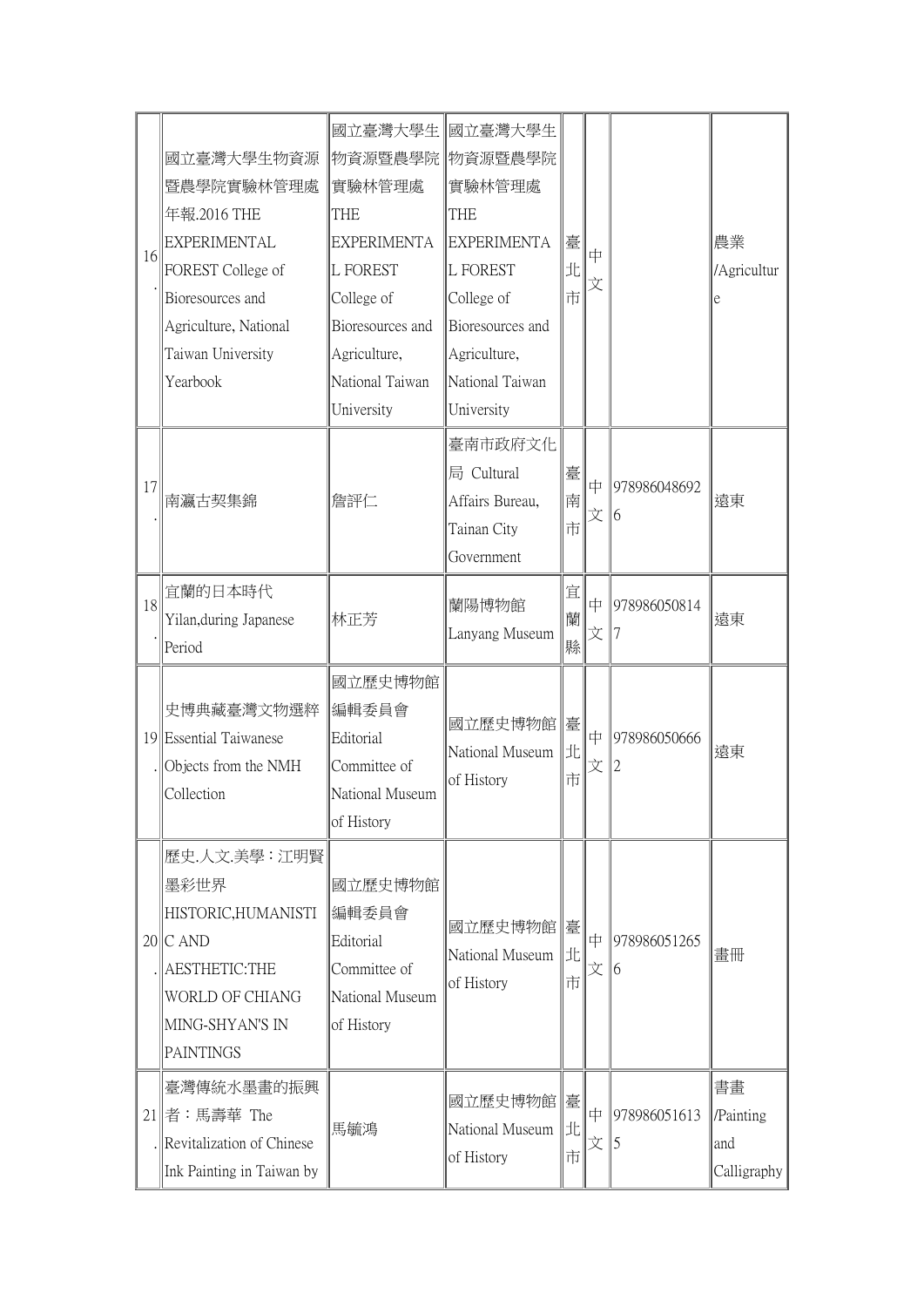|    | Ma Shou-Hua                                                                                                     |          |                                                                                       |                |                     |                               |      |
|----|-----------------------------------------------------------------------------------------------------------------|----------|---------------------------------------------------------------------------------------|----------------|---------------------|-------------------------------|------|
|    | 22 中華民國憲政體制演變<br> 的歷史考察                                                                                         | 林爵士      | 國立國父紀念館<br>National Dr. Sun<br>Yat-sen Memorial<br>Hall                               | 臺<br>北<br>市    | 中<br>文              | 978986051751<br>4             | 憲法   |
| 23 | 職人之器:臺灣細木作<br>手工具概覽<br>Woodworking Hand Tools                                                                   | 曾省三 (主編) | 國立臺灣工藝研<br>究發展中心<br>National Taiwan<br>Craft Research<br>and Development<br>Institute | 南<br>投<br>縣    | 中<br>文              | 978986051256                  | 機械工程 |
| 24 | 228.七0:我們的二二八<br>Our 2.28:70 Years After<br>the 2.28 Incident                                                   | 江明珊 (主編) | 國立臺灣歷史博<br>物館 National<br>Museum of<br>Taiwan History                                 | 臺<br>南<br>市    | 中<br>文              | 978986051786<br>6             | 遠東   |
|    | 危觀風景:原住民族文<br>化與空間部署<br>$25$   Landscape of Crisis:<br>Indigenous Cultures and<br>Dispositif of Modern<br>Space | 蔡昭儀 (主編) | 國立臺灣美術館<br>National Taiwan<br>Museum of Fine<br>Arts                                  | 臺<br>中<br>市    | 中<br>文              | 978986051676                  | 圖譜   |
|    | 胡適與現代中國人權觀<br>26 念資料彙編 Materials of<br>. Hu Shih and Modern<br>Chinese Human Rights                             | 潘光哲 (主編) | 國家人權紀念館<br>籌備處<br>Preparatory Office<br>of the National<br>Human Rights<br>Museum     | 新<br> Jt <br>市 | 文                   | $\uparrow$ 978986052058<br>13 | 國際法  |
|    | 失調的和諧:關於亞洲<br>想像的批判反思<br>27 Discordant<br>. Harmony: Critical<br>Reflection on the<br>Imagination of Asia       | 曲德益 (主編) | 臺北藝術大學關<br>渡美術館<br>Kuandu Museum<br>of Fine Arts                                      | 臺<br>北         | 中<br>文<br>市  英<br>文 | 978986048959                  | 美術教育 |
| 28 | 2016 關渡雙年展一打怪<br>Kuandu Biennal 2016 -<br>Slaying Monsters                                                      | 曲德益 (主編) | 臺北藝術大學關 臺<br>渡美術館<br>Kuandu Museum                                                    | 北  文<br> 市     | 中                   | 978986051611                  | 圖譜   |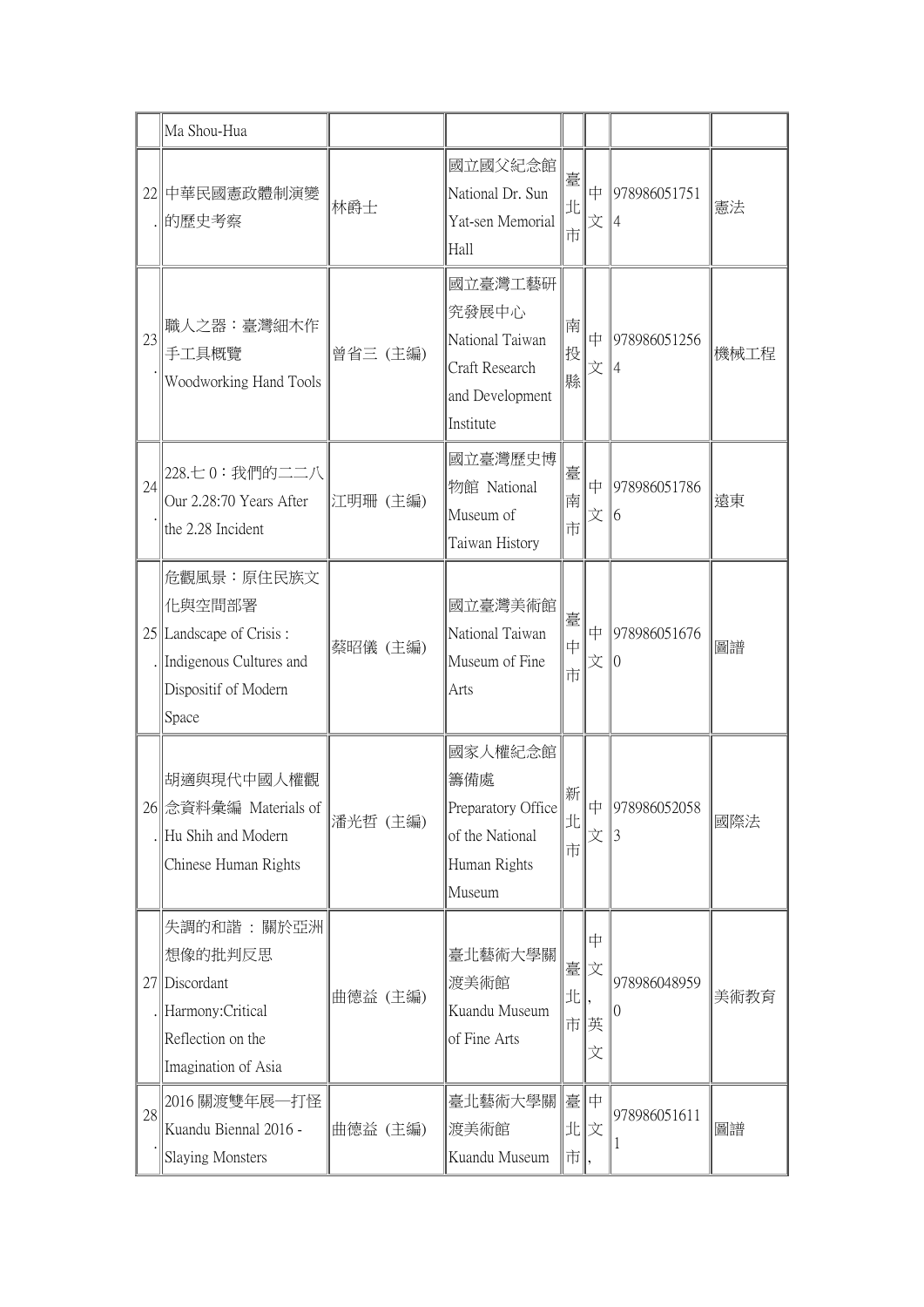|    |                                                                                                                                                   |                                      | of Fine Arts                                                              |             | 英<br>文                          |                    |                  |
|----|---------------------------------------------------------------------------------------------------------------------------------------------------|--------------------------------------|---------------------------------------------------------------------------|-------------|---------------------------------|--------------------|------------------|
|    | 29 15-29 歲青年勞工就業<br>狀況調查報告. 105年                                                                                                                  | 勞動部 Ministry<br>of Labor             | 勞動部 Ministry<br>of Labor                                                  | 臺<br>北<br>市 | 中<br>文                          | 978986052186<br>13 | 社會問題             |
| 30 | 媽祖信仰與文化傳承                                                                                                                                         | 劉信吾 (主編)                             | 財團法人新人類<br>文明文教基金會<br>Human Renewal<br>Foundation                         | 新<br>北<br>市 | $\mathbb{P}$<br>文               | 978986896376       | 宗教文化             |
|    | 104年臺灣出版產業調<br>31 查 (上下冊) Survey of<br>Taiwan's Publishing<br>Industry for 2015                                                                   | 文化部<br>MINISTRY OF<br><b>CULTURE</b> | 文化部<br>MINISTRY OF<br>CULTURE,<br>REPUBLIC OF<br><b>CHINA</b><br>(TAIWAN) | 新<br>北<br>市 | $\vert \bm{\mathrm{\psi}}$<br>文 | 978986051789       | 製造品業             |
| 32 | 外交生涯一甲子:陳雄<br>飛先生訪問紀錄(上下<br>fff) The Reminiscences of<br>His Excellency<br>Ambassador Tchen<br>Hiong-fei: A Diplomatic<br>Career over Six Decades | 許文堂                                  | 中央研究院近代<br>史研究所<br>Institute of<br>Modern History,<br>Academia Sinica     | 臺<br>北<br>市 | 中<br>文                          | 978986051584<br>18 | 各國傳記             |
| 33 | 傅秉常日記:民國三十<br>$E4(1946)$ The Diary of<br>Foo Ping-sheung, 1946                                                                                    | 傅錡華                                  | 中央研究院近代<br>史研究所<br>Institute of<br>Modern History,<br>Academia Sinica     | 臺<br>北<br>市 | l中<br>文                         | 978986050352       | 各國傳記             |
| 34 | 我口說我話,我手寫我<br>字:回顧與前瞻原住民  孔令堅 等<br>族語言復興之路                                                                                                        |                                      | 國家教育研究院<br>National Academy<br>for Educational<br>Research                | 新<br>北<br>市 | l中<br>文                         | 978986051963       | 初等教育             |
| 35 | 臺灣另類教育實踐經驗<br>與十二年國教課綱之對<br>話                                                                                                                     | 馮朝霖 (主編)                             | 國家教育研究院<br>National Academy<br>for Educational<br>Research                | 新<br>北<br>市 | $\mathbb{P}$<br>文               | 978986051964<br>18 | 教育<br>/Education |
|    | 36 臺灣現當代作家研究資                                                                                                                                     | 許俊雅                                  | 國立台灣文學館 臺                                                                 |             | $ \Psi $                        | 978986050135       | 遠東各地             |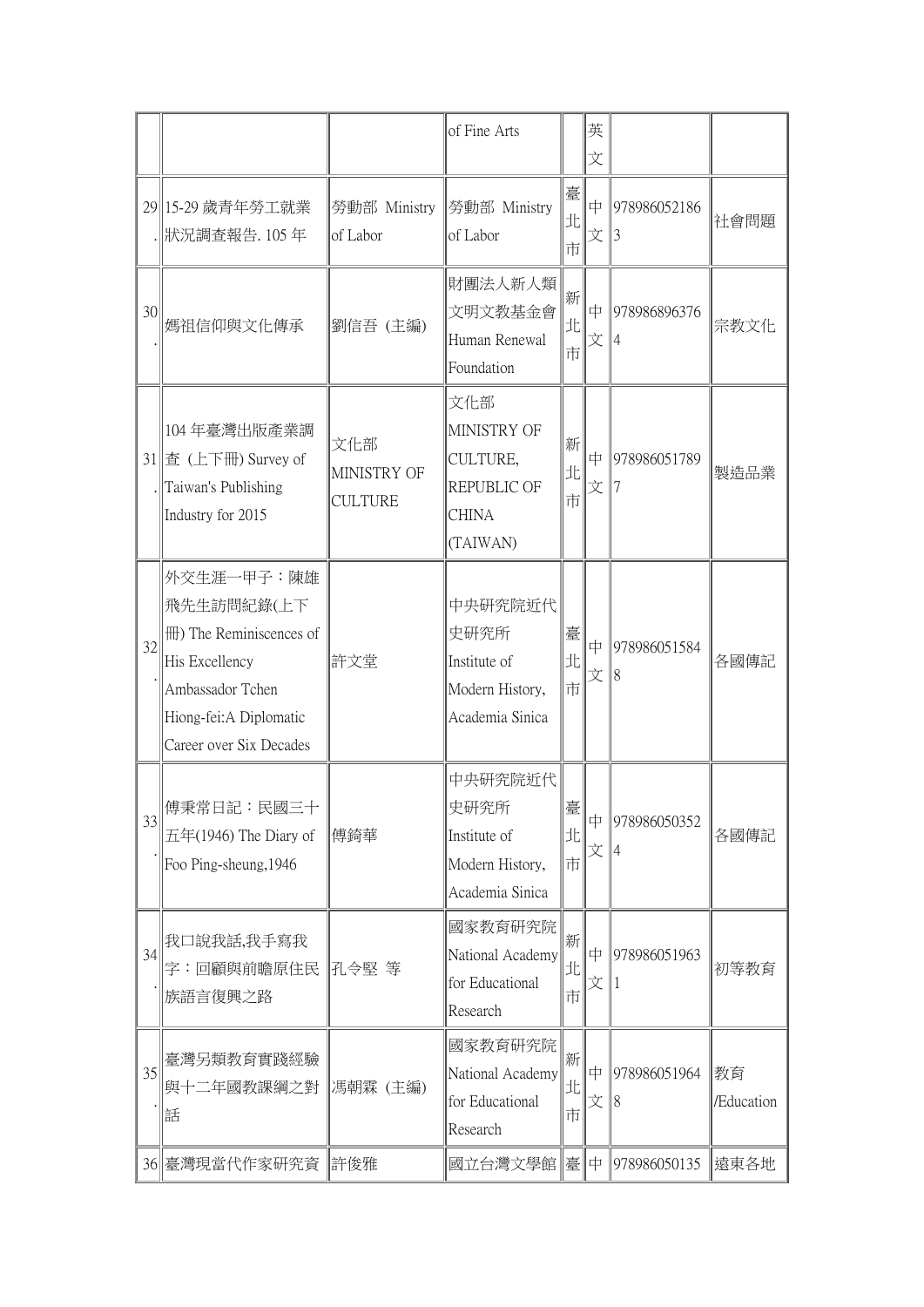| 料彙編.81 楊守愚                     |     | National Museum   南  文   3<br>of Taiwan<br>Literature | 市           |              |                    | 文學         |
|--------------------------------|-----|-------------------------------------------------------|-------------|--------------|--------------------|------------|
| 37 臺灣現當代作家研究資<br>.  料彙編.82 胡品清 | 洪淑苓 | 國立台灣文學館<br>National Museum<br>of Taiwan<br>Literature | 臺<br>南<br>市 | 中<br>文       | 978986050136       | 遠東各地<br>文學 |
| 38 臺灣現當代作家研究資<br> 料彙編.83 陳之藩   | 陳信元 | 國立台灣文學館<br>National Museum<br>of Taiwan<br>Literature | 臺<br>南<br>市 | 中<br>文       | 978986050137       | 遠東各地<br>文學 |
| 39 臺灣現當代作家研究資<br> 料彙編.84 林鍾隆   | 徐錦成 | 國立台灣文學館<br>National Museum<br>of Taiwan<br>Literature | 臺<br>南<br>市 | 中<br>文       | 978986050138       | 遠東各地<br>文學 |
| 40 臺灣現當代作家研究資<br>.  料彙編.85 馬森  | 須文蔚 | 國立台灣文學館<br>National Museum<br>of Taiwan<br>Literature | 臺<br>南<br>市 | 中<br>文       | 978986050139       | 遠東各地<br>文學 |
| 41 臺灣現當代作家研究資<br>.  料彙編.86 段彩華 | 張恆豪 | 國立台灣文學館<br>National Museum<br>of Taiwan<br>Literature | 臺<br>南<br>市 | 中<br>文       | 978986050140       | 遠東各地<br>文學 |
| 42 臺灣現當代作家研究資<br>料彙編.87 李魁賢    | 林良雅 | 國立台灣文學館<br>National Museum<br>of Taiwan<br>Literature | 臺<br>南<br>市 | 中<br>文       | 978986050141       | 遠東各地<br>文學 |
| 43 臺灣現當代作家研究資<br>料彙編.88 鍾鐵民    | 應鳳凰 | 國立台灣文學館<br>National Museum<br>of Taiwan<br>Literature | 臺<br>南<br>市 | 中<br>文       | 978986050142       | 遠東各地<br>文學 |
| 44  臺灣現當代作家研究資<br>  料彙編.89 三毛  | 蔡振念 | 國立台灣文學館<br>National Museum<br>of Taiwan<br>Literature | 臺<br>南<br>市 | 中<br>文       | 978986050143<br>18 | 遠東各地<br>文學 |
| 45 臺灣現當代作家研究資                  | 許建崑 | 國立台灣文學館                                               | 臺           | $\mathbb{P}$ | 978986050144       | 遠東各地       |